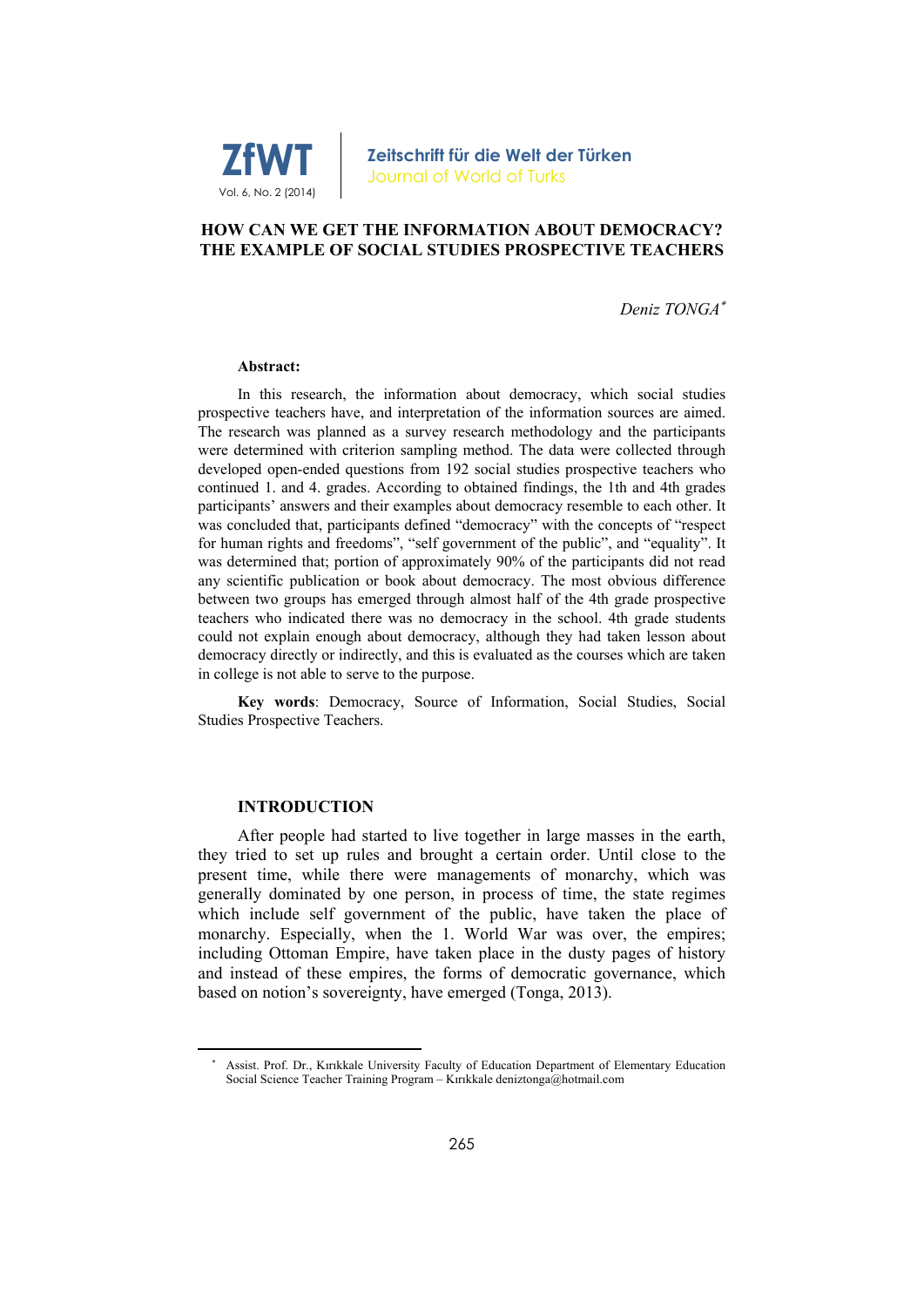When the topic of democracy comes to mind, firstly people try to understand what the concept of democracy is. Democracy is a concept which consists of two words in Greek; 'demos'; it means 'public' and 'kratos' it means 'administration, rule'. Democracy is a regime, in which people determine and apply the rules, unlike the monarchy and aristocracy (Held, 2006). In this sense, democracy may be called as the power of the people, self government of the public. Hitherto, however many theories and statements have been made about democracy, there is no unity on the elements of democracy and common definition which is accepted by everyone (Vanhanen, 1997). There may be many reasons for fail to reach a unity of definition. Perhaps the most important of them is perceiving of the concept of democracy as good and nice by people, because of people's defining good and nice according to themselves or their politics that they have (Yeşil, 2002).

As a concept, democracy is the most commonly used concept in public. At the present time, it is the most preferred regime by countries. In this context, democracy may be defined as the regime which bases on people's sovereignty or ochlocracy which consists of proxies who representing the nations as a result of elections (Doğan 2007). The definition of the democracy as only self government of the public would be an incomplete description. Additionally, democracy is defined as 'a way of life' (Kahne, Rodriguez, Smith and Thiede, 2000; Dewey, 1938, p. 368 cited in Ferguson Patrick, 2012).

The concept of democracy has a structure that values people which includes right, freedom, equality, justice, brotherhood and believes the sanctity of human existence and human dignity (Duman, Yavuz and Karakaya, 2011). As understood from these definitions, democracy relates to moral values (Lipset and Lakin, 2004).

Unlike the authoritarian state, in democratic society, it is needed to various institutions which provide social, cultural, politic and economic participation for development of citizens, because the concept of democracy doesn't contain recession (Kovaks, 2009). Actually, this situation brings the concept of citizen participants. Individual' participation to the social issues or citizenship issues on local or national level as active is evaluated within democracy and citizenship (Westheimer and Kahne, 2002).

Many things which is accepted as important in human life starts in family and goes on in school. School is an important institution for children's adopt to the society and to discover their ability. The great tasks falls to the schools for the formation of democratic culture in the community and applying it in daily life (Duman, Yavuz and Karakaya, 2011; Tupper, 2009).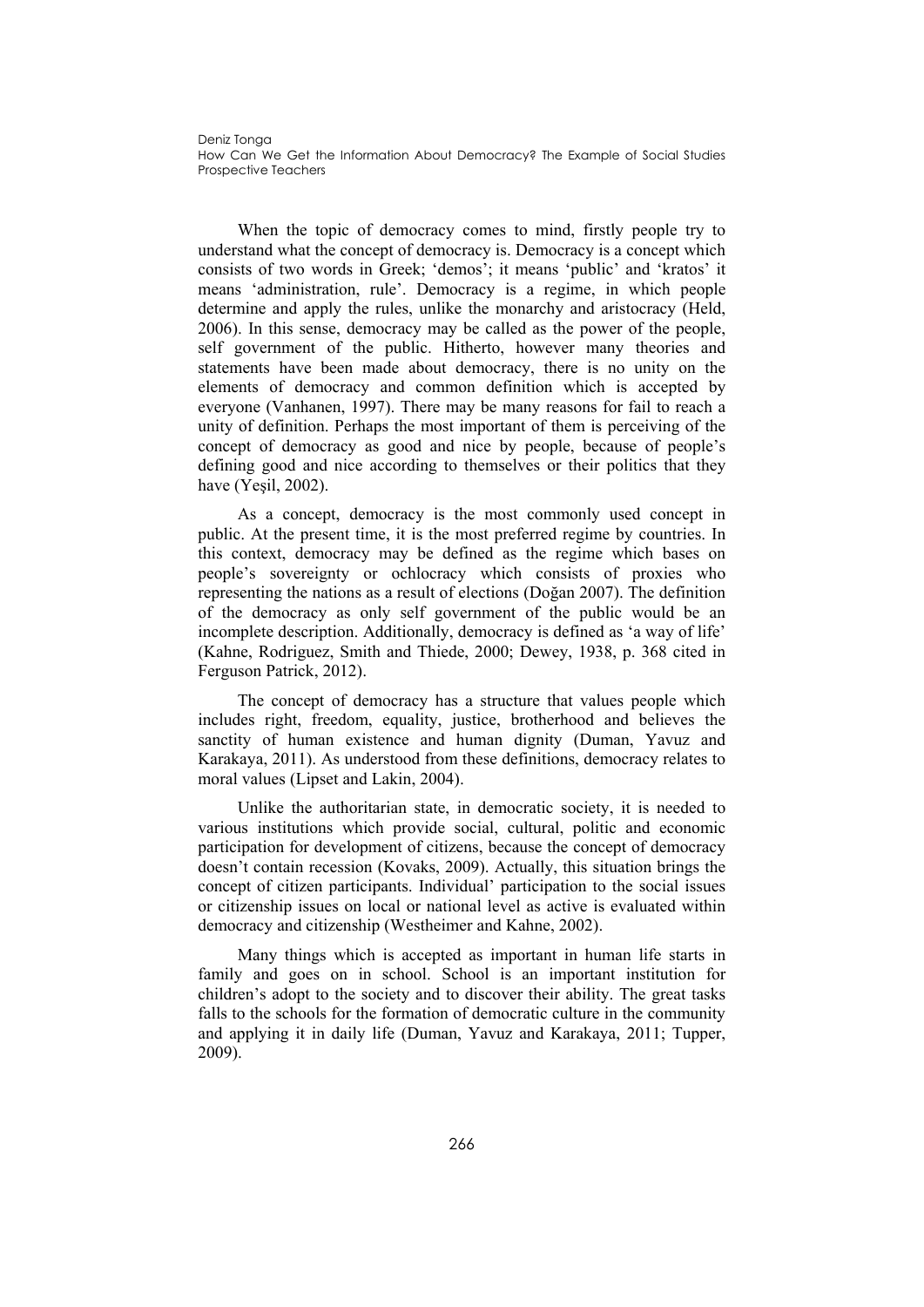

In Turkey, one of the Turkish National Education Ministry policy is education of democracy. Generate of the stable, liberal and democratic society and carry this society to the future with democracy is aimed. In the school, it is tried to bring the sense of responsibility, thought of freedom, respect for others and to be tolerant skills to the students. In addition, many values which will be associated with democracy is tried to transfer to the students in the schools (Ciftci, 2008).

In elementary and secondary schools, the head of the contributory lessons to the education of democracy is social studies in Turkey. Social studies lesson has taken its place at training program from 4th grade to 8th grade in the elementary schools. The most common definition of social studies, it is accepted that the aim of educating of good citizens (Barth, Barr and Shermis, 1978; Savage and Armstrong, 2000; Garcia and Michaelis, 2001; Dönmez, 2003). Here, it is seen to be emphasized to the students who have used their democratic rights and have embraced democracy in the concept of citizen. In some definitions, it is emphasized to the purpose of social studies aims educated citizens effectively 'democratic' (Ochoa-Becker and Engle, 2007), because generally the concepts which related to democracy takes part where at the place if citizenship education (Tupper, 2009). For this purpose, it is given place to various concepts, gains, values and skills in the social studies lesson for rooting of democracy in society and schools (MEB, 2005).

The topics, which are given to the students in various levels of education, related to the citizenship education can be summarized under these headlines; local and national government, election and politic institutions, judicial system, courts, providing security, education, democracy and participation, rights and responsibilities of citizens, pluralism, multiculturalism, diversity and social cohesion, national identity and patriotism, multiple citizenship; local, national and international citizenship, equality of opportunity, values, civic virtues and principles; prepare individuals for an unknown future (Halstead and Pike, 2006). Considering of these topics, the education of citizenship and the education of democracy are seen as complementary elements.

The cause of the perching of the various lessons into the training program for providing grip of democracy is, making principles of democracy livable communities. In Turkey, social studies lesson relates to democracy directly, with regard to the aims and values which are wanted to bring to the students. In this context, a large role falls to the teachers about democracy and internalization of the democratic values. Therefore, social studies prospective teacher's training that they have received from the university and their attitudes about democracy are important for students getting these values (Boyte and Fretz, 2010; Davis, 2010). Social studies prospective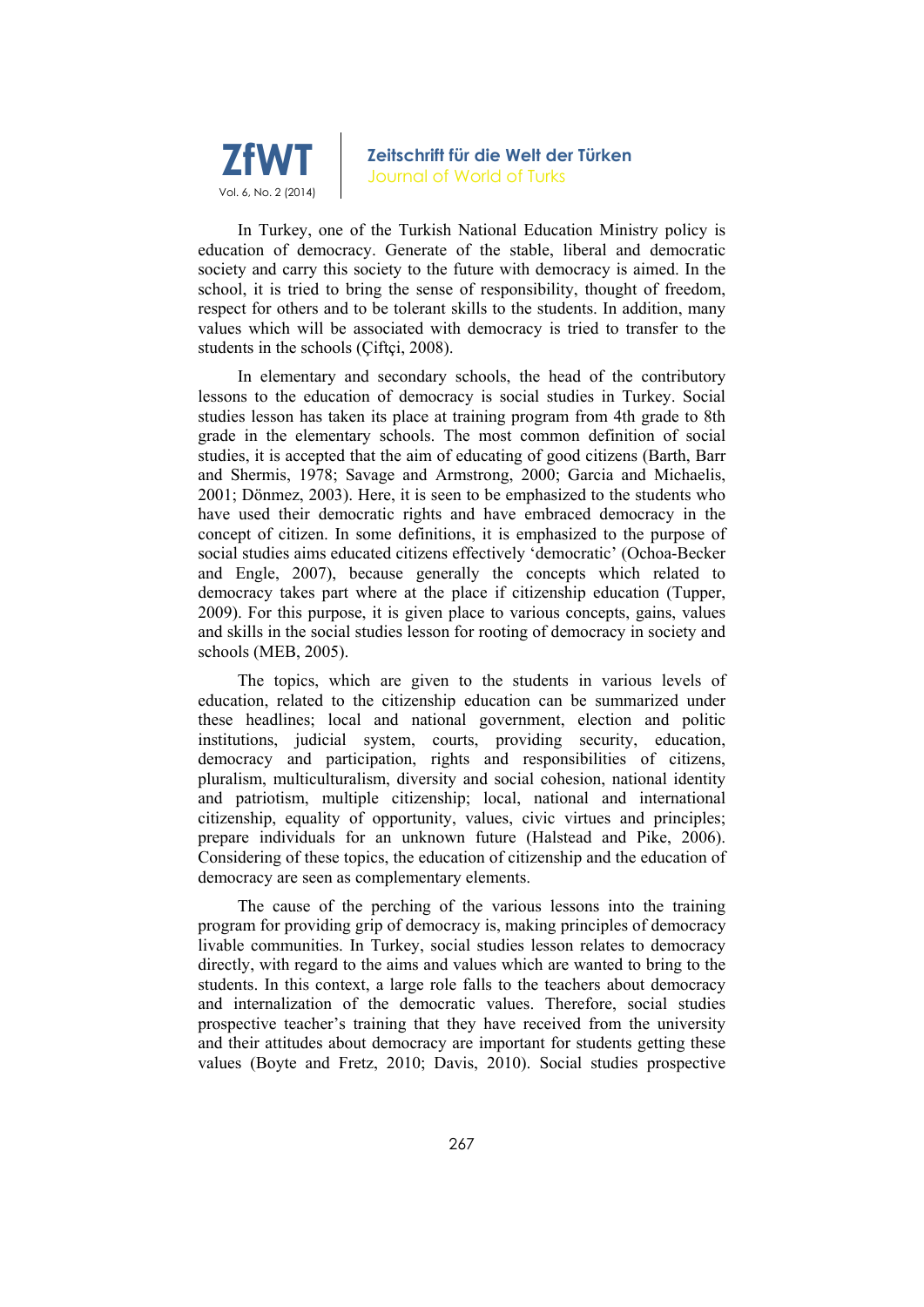teachers', who will do democracy or citizenship education activities, realistic data about democracy and their perspective of democracy will influence students adopting of democratic values. Both in Turkey and in international area, when the literature is examined, it is seed that; works about democracy is more the form of perceptions of democracy, the attitudes toward democracy and recognition of democracy. In terms of questioning sources of information related to democracy, it is thought that this study will close a lack in literature. Because of emergence of desired behavior about democracy, primarily, infrastructure of theoretical foundation requires stability.

### **1. METHOD**

In this research, the answer have been sought to the question of 'What is the information about democracy which social studies prospective teachers have?

Sub problems have been defined as follows:

1)How do social studies prospective teachers define the democracy?

2)What are the social studies prospective teacher's sources of the knowledge about democracy?

3)What are the examples of social studies prospective teachers' about democracy in their schools?

4)What are the given examples about democracy of social studies prospective teachers in their family?

5)How the social studies prospective teachers evaluate the importance of democracy in people's lives?

In this context, research is thought to be related to the problem statement, so it is designed as a survey research methodology.

#### **Participants**

The participants group of the study consists of 1th and 4th grade social studies prospective teachers, who get in thanks to the way of criterion sampling among purposive sampling methods. The purpose of selection of 1th and 4th grade by criterion sampling is trying to define the effect of university education to the acquired knowledge of democracy.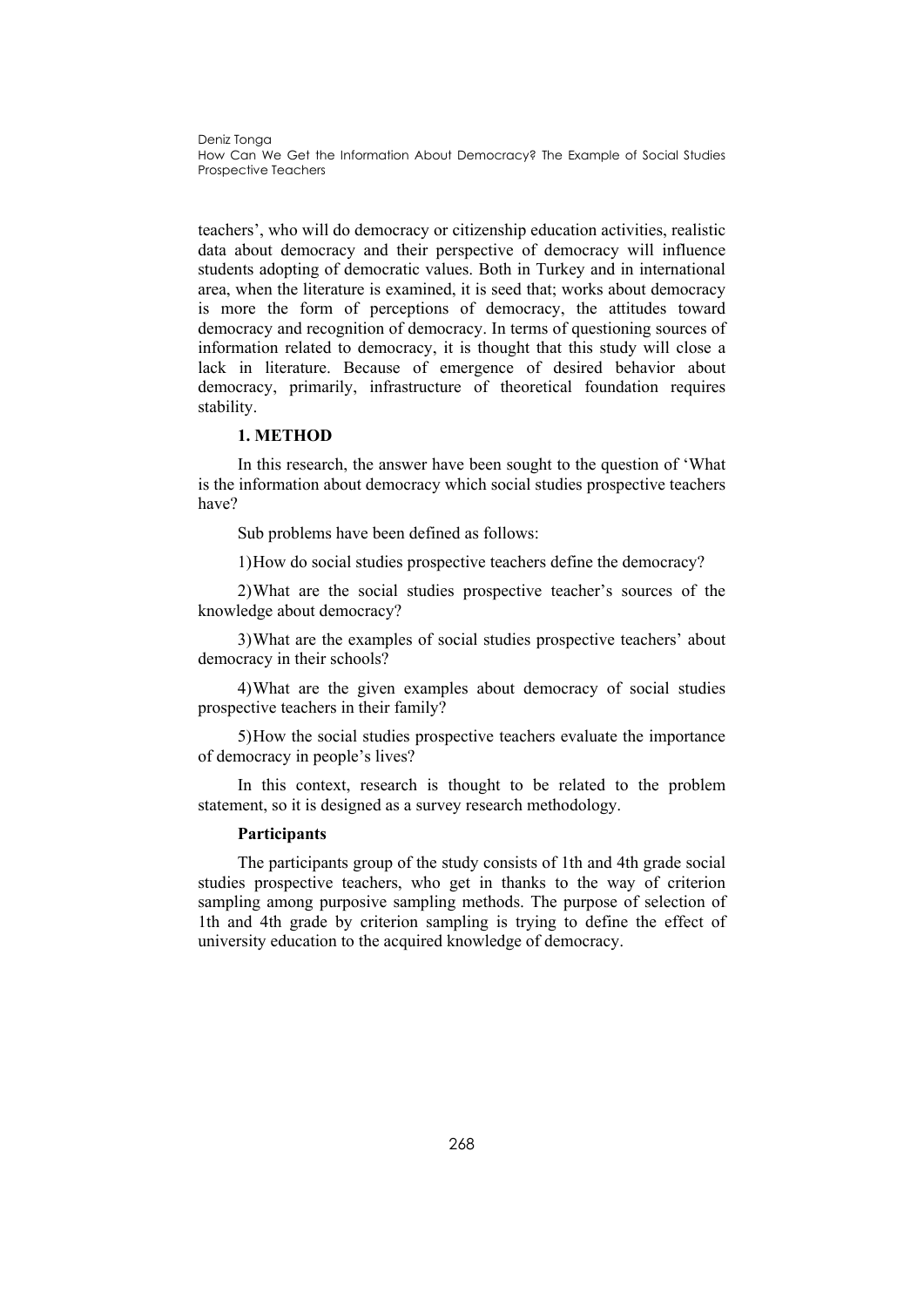

| <b>Class</b> |      | Gender |              |
|--------------|------|--------|--------------|
|              | Male | Female | <b>Total</b> |
|              | 35   | 57     | 92           |
|              | 44   | 56     | 100          |
| Total        | 79   | 113    | 192          |

#### *Table 1.* Information Related to Participations

The participants group of the research consists of total 192 social studies prospective teachers; 35 males and 57 females from 1st grade social studies prospective teachers and 44 males and 56 females from 4th grade social studies prospective teachers. The prospective teachers that contributed to the research were selected from state universities in four different cities in Turkey.

#### **Data Collection Tool**

Using of the open-ended question form was preferred in terms of prospective teacher's comfortable responds and collecting data about subobjectives and problem statement of the research. Open-ended questions have been created in accordance with problem statement of the scope of the research, and then, opinions have been taken from two field experts and one assessment and evaluation expert to getting valid and reliable information. The final shape was given to the questions in accordance of the feedbacks from the experts.

#### **Data Analyses**

The tools which was developed, primarily applied to a pilot group of 30 people and the responses were evaluated. After the filling of the forms by prospective teachers as required, bases practice was adopted. Before applying the study, the objectives of the study were distributed to those, who wanted to contribute on a voluntary basis. The data of this study were collected from social studies prospective teachers in 2012-2013 academic year. Descriptive analysis were given out on the obtained data. Firstly, the forms, which were obtained from the application were tested and 20 paper which apparently filled haphazardly were excluded from the analysis. Answers for each question were written on the table, and then the answers which were thought to be related to each other were combined into the themes. Created themes have been presented to the expert opinions, with consideration of the feedback from experts. Some parts of the study have been presented to the social studies educators in the International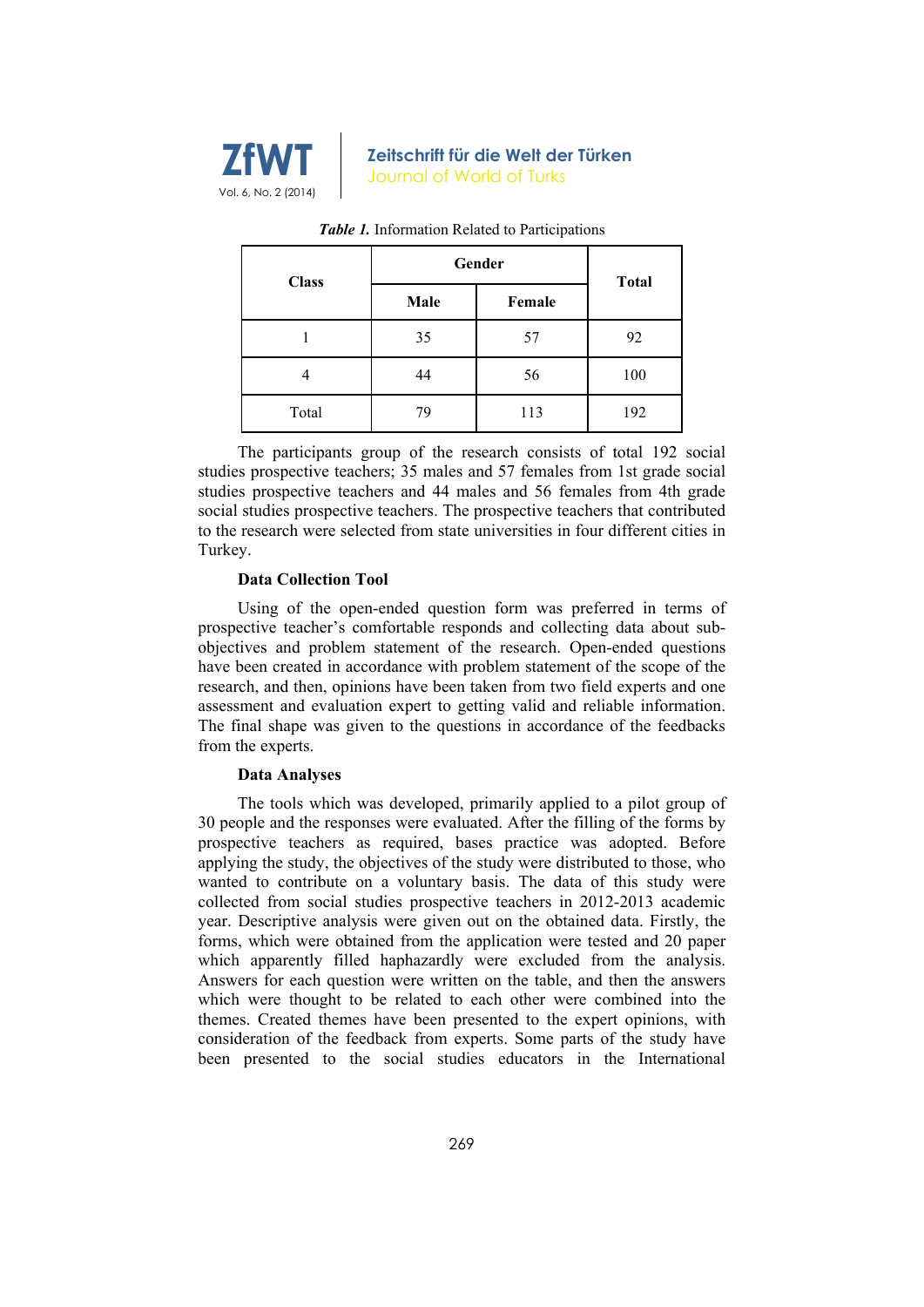Symposium II (Aksaray-Turkey, 24-26 April 2013), for validity and reliability, and considering of the contribution from educators, final shape was given to the analysis.

## **2. RESULTS**

### **The Answer of the Students Studying at the 1th Grade**

| Category                                       |    | $\frac{0}{0}$ |
|------------------------------------------------|----|---------------|
| 1. Respecting the human<br>rights and freedoms | 50 | 45.9          |
| 2. Equality                                    | 27 | 24,8          |
| 3. Self government of the<br>public            | 23 | 21,1          |
| 4. Decision of the<br>majority                 |    | 82            |

*Table2.* Participants' Definitions of Democracy

The questions of: "What is democracy for you? What comes to your mind when you hear the word of democracy?" are asked to the prospective teachers. Participants have answered that the notion of democracy is more about human rights and freedoms. Among these rights and freedoms, freedom of thought and expression are included in most of the answers. The other answers are about equality and self government of the public. Finally, it is pointed out by the participants that definition of democracy is about the decisions that the majority must take.

*Table 3.* The Information Resources about the Participants' Knowledge on Democracy

| Category                    |      |
|-----------------------------|------|
| 1. Participants who read    | 3.3  |
| scientific publication or   |      |
| <b>book</b>                 |      |
| 2. Participants who read no | 96.7 |
| publication                 |      |
| 3. What I learned before    |      |

The questions of: "How did you obtain the information that you presented on democracy? Have you read any book or scientific journal about democracy?" are asked to the participants. Except three prospective teachers, the rest of the participants expressed that they haven't read any book or scientific publication about democracy. The prospective teachers stated that their knowledge on democracy is based on the courses they have taken in the school and hearsay information. These answers are collected under the theme of "What I learned before" which has been stated frequently.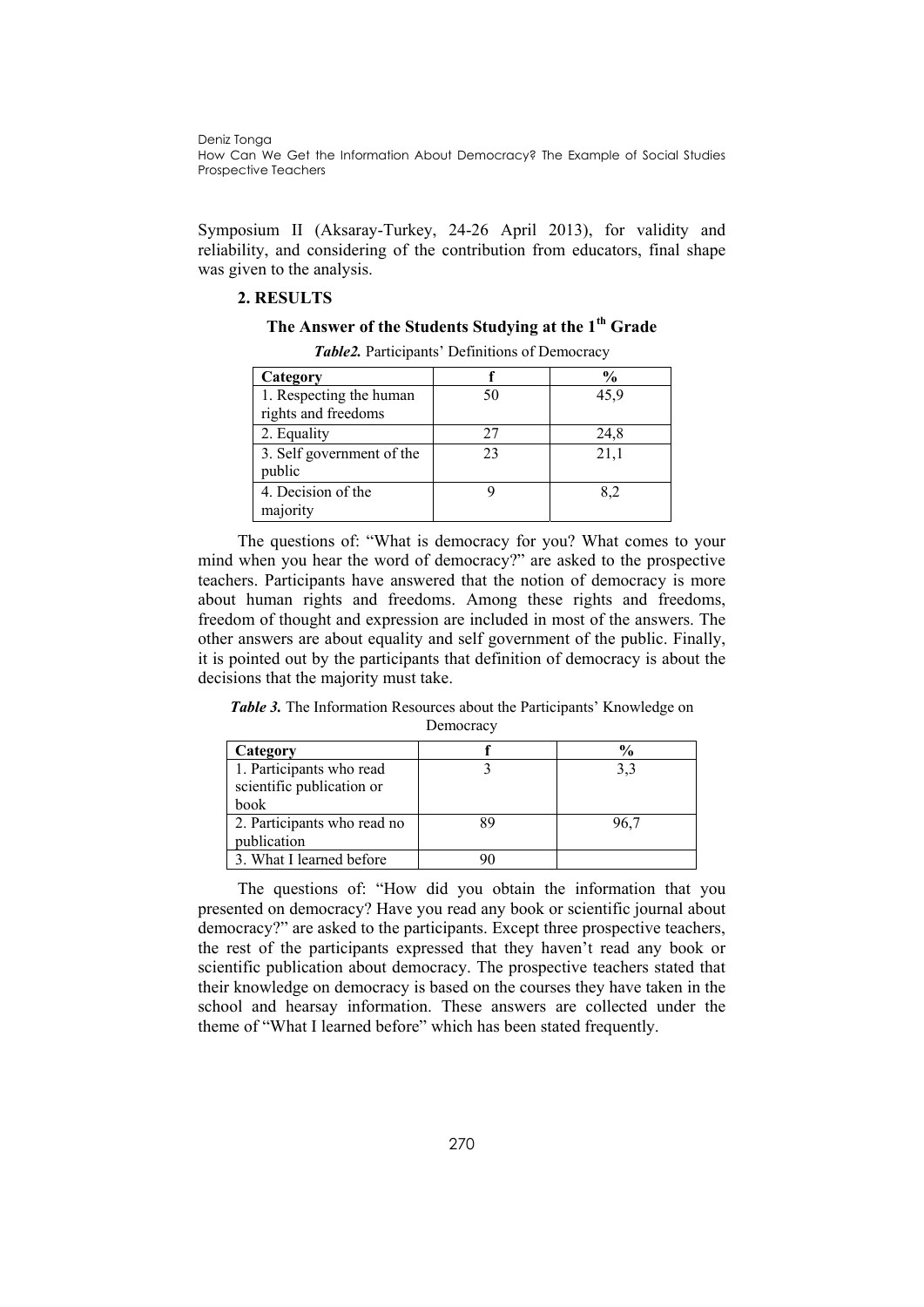

| Category                    |    | $\frac{0}{0}$ |
|-----------------------------|----|---------------|
| 1. Co-decision              |    |               |
| 2. Respecting the human     | 24 | 25            |
| rights                      |    |               |
| 3. Equality                 |    | 11.5          |
| 4. There is no democracy in |    | 12,5          |
| my family                   |    |               |

*Table 4.* The Example of the Participants Related to Democracy in Family

The question of: "What examples can you give regarding democracy in your family? is asked to the participants. The prospective teachers' answers about democracy are mostly based on the theme of "co-decision". For example, they have stated that if something is going to be bought for the house or they will go on a holiday, they take the decision all together and for them, this could be an example of democracy. In the other answers, 24 prospective teachers have emphasized that respecting the human rights is mostly about democracy under the titles of freedom of thought and expression. It's also stated that regarding all of the family members as equals is about democracy, too. In addition, 12 of the participants stated that there is no democracy in their families.

*Table 5.* The Examples of the Participants Related to Democracy at Schools

| Category                     |    | $\frac{0}{0}$ |
|------------------------------|----|---------------|
| 1. Respecting the human      |    | 39            |
| rights and freedoms          |    |               |
| 2. Vote                      | 30 | 30            |
| 3. I am beginner, I have not |    | 14            |
| seen anything yet            |    |               |
| 4. Equality                  |    |               |
| 5. There is no democracy at  |    |               |
| the school                   |    |               |

The question of: "What examples can you give regarding democracy in your school? is asked to the participants. The prospective teachers said that there is respect for human rights and freedoms in their schools. The freedom of expression is again among the most common answers in this part of the conversation, too. Moreover, the elections of the school representative can serve as an example of democratic attitude for the participants. While 14 prospective teachers are emphasizing their inexperience at school as they are newcomers, 10 prospective teachers stated that regarding students as equals at the school can be an example of democracy. 7 prospective teachers said that there is no democracy at the school because they couldn't sufficiently exercise their rights and freedoms.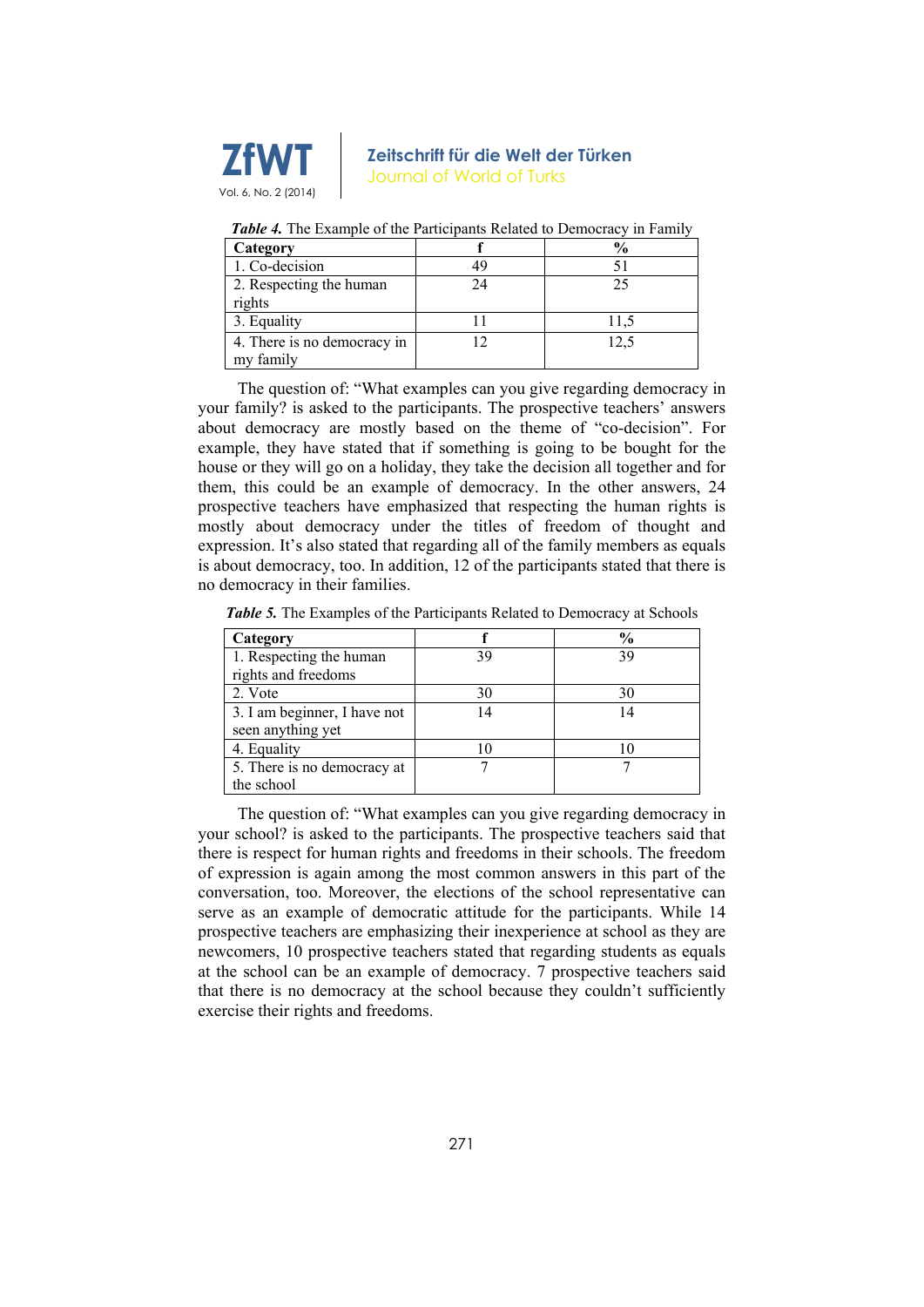| Category                                                          |      |
|-------------------------------------------------------------------|------|
| 1. Protection of human rights                                     |      |
| 2. Social order                                                   | 35.9 |
| 3. Principles of democracy are<br>not adequately adopted in life. | 13,6 |
| 4. Decision of the majority                                       |      |

*Table 6.* The Ideas of the Participants Related to the Importance of Democracy

Finally, the questions of: "Is democracy important according to you? Can you explain it by providing the reasons?" are asked to the prospective teachers going on studying at the first grade. The prospective teachers stated that democracy is important because it enables the ideas of the majority to come forward about the protection and development of the human rights and social order. It is also stated by 14 prospective teachers that the democracy is important but the principles of democracy are not adequately adopted in life.

## **The Answer of the Students Studying at the 4th Grade**

*Table7.* Participants' Definitions of Democracy

| Category                  |    | $\frac{6}{9}$ |
|---------------------------|----|---------------|
| 1. Respecting the human   |    | 35            |
| rights and freedoms       |    |               |
| 2. Self government of the | 36 | 30,8          |
| public                    |    |               |
| 3. Equality               | 25 | 21.4          |
| 4. Co-decision            |    |               |
| 5. Election               |    |               |

The questions of: "What is democracy for you? What comes to your mind when you hear the word of democracy?" are asked to the prospective teachers. The prospective teachers studying at the fourth grade described the notion of democracy in the framework of respecting the human rights and freedoms. 36 prospective teachers have emphasized the self-government of the public and stated that in the other definitions, democracy is about equality, co-decision and election notions.

*Table 8.* The Information Resources about the Participants' Knowledge on

Democracy

| Category                    |    |    |
|-----------------------------|----|----|
| 1. Participants who read    |    |    |
| scientific publication or   |    |    |
| book                        |    |    |
| 2. Participants who read no | 83 | 83 |
| publication                 |    |    |
| 3. What I learned before    |    |    |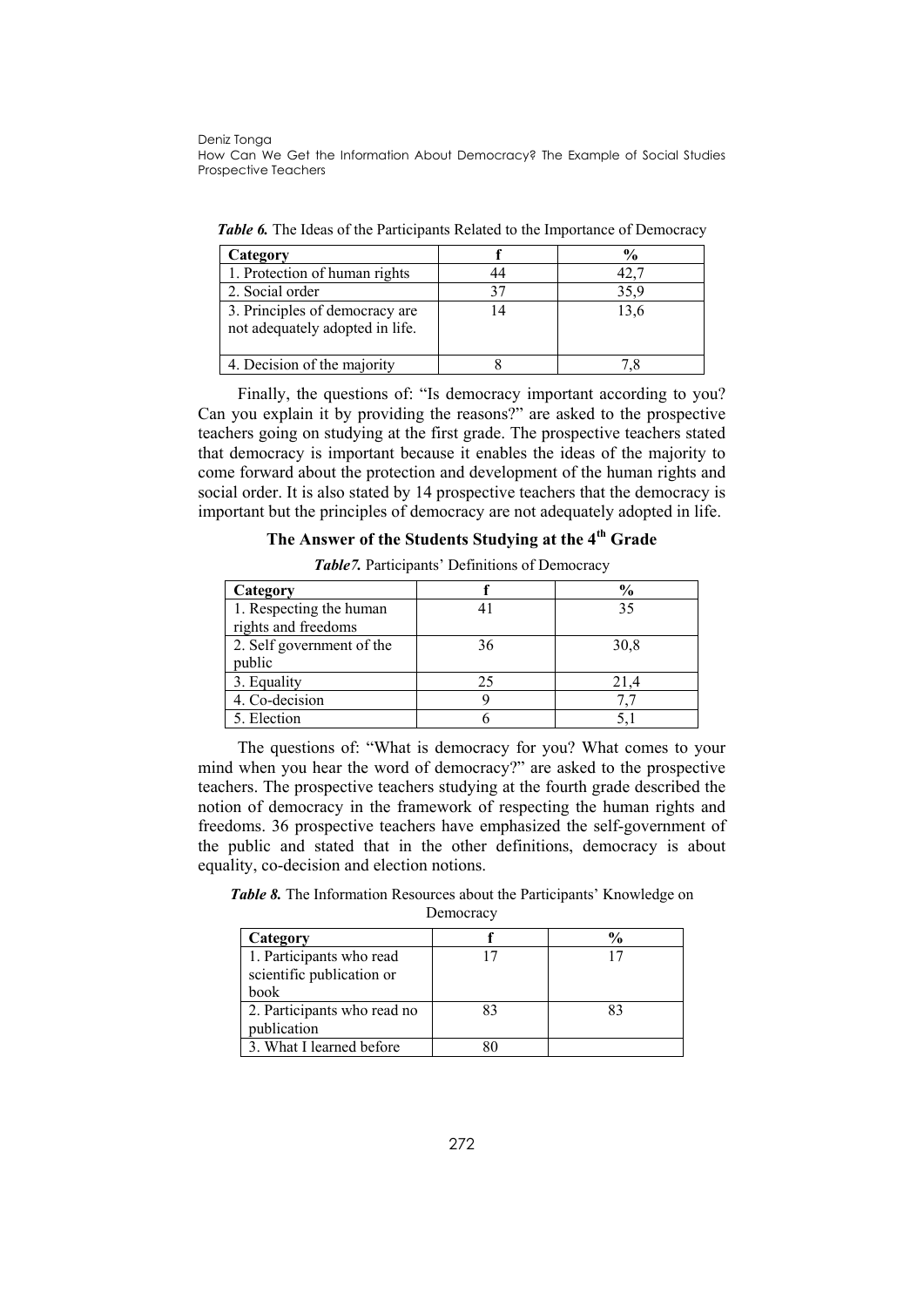

The questions of: "How did you obtain the information that you presented on democracy? Have you read any book or scientific journal about democracy?" are asked to the 4th grade prospective teachers of social studies. When the answers have been examined, 17 prospective teachers have read books about democracy as it stated in their answers. 9 of these 17 prospective teachers stated that the books they have read about democracy were the common course books used in the class. In addition, it is clearly stated that 83 percent of the prospective teachers haven't read books related to democracy. That's why; the resource of the definition of prospective teachers about democracy, are formed by newspapers, internet and education received at the school. Consequently, this category is called as "What I learned before" too.

| Category                    |    |
|-----------------------------|----|
| $1. Co-decision$            |    |
| 2. Freedom of thought       | 14 |
| 3. There is no democracy in | 22 |
| my family                   |    |
| 4. Equality                 |    |

*Table 9.* The Examples of the Participants Related to Democracy in Family

The question of: "What examples can you give regarding democracy in your family? is asked to the 4th grade social studies prospective teachers. The participants' answers about democracy are mostly based on the theme of "co-decision". They have stated that there is democracy in their houses thanks to freedom of thought. Moreover, 9 participants have emphasized that regarding all of the family members as equals would be an example of democracy. 22 participants stated that they haven't experienced democracy in their houses adequately.

*Table 10.* The Examples of the Participants Related to Democracy at Schools

| Category                    |    | $\frac{1}{2}$ |
|-----------------------------|----|---------------|
| 1. There is no democracy at | 42 |               |
| my school                   |    |               |
| 2. Respecting the human     | 24 | 24            |
| rights and freedoms         |    |               |
| 3. Vote                     | 20 |               |
| 4. Equality                 |    |               |
|                             |    |               |
| 5. Co-decision              |    |               |

The question of: "What examples can you give regarding democracy in your school?" is asked to the 4th grade social studies prospective teachers. 43 participants have stated that there is not enough democracy in their schools. The examples given by the participants about democracy at schools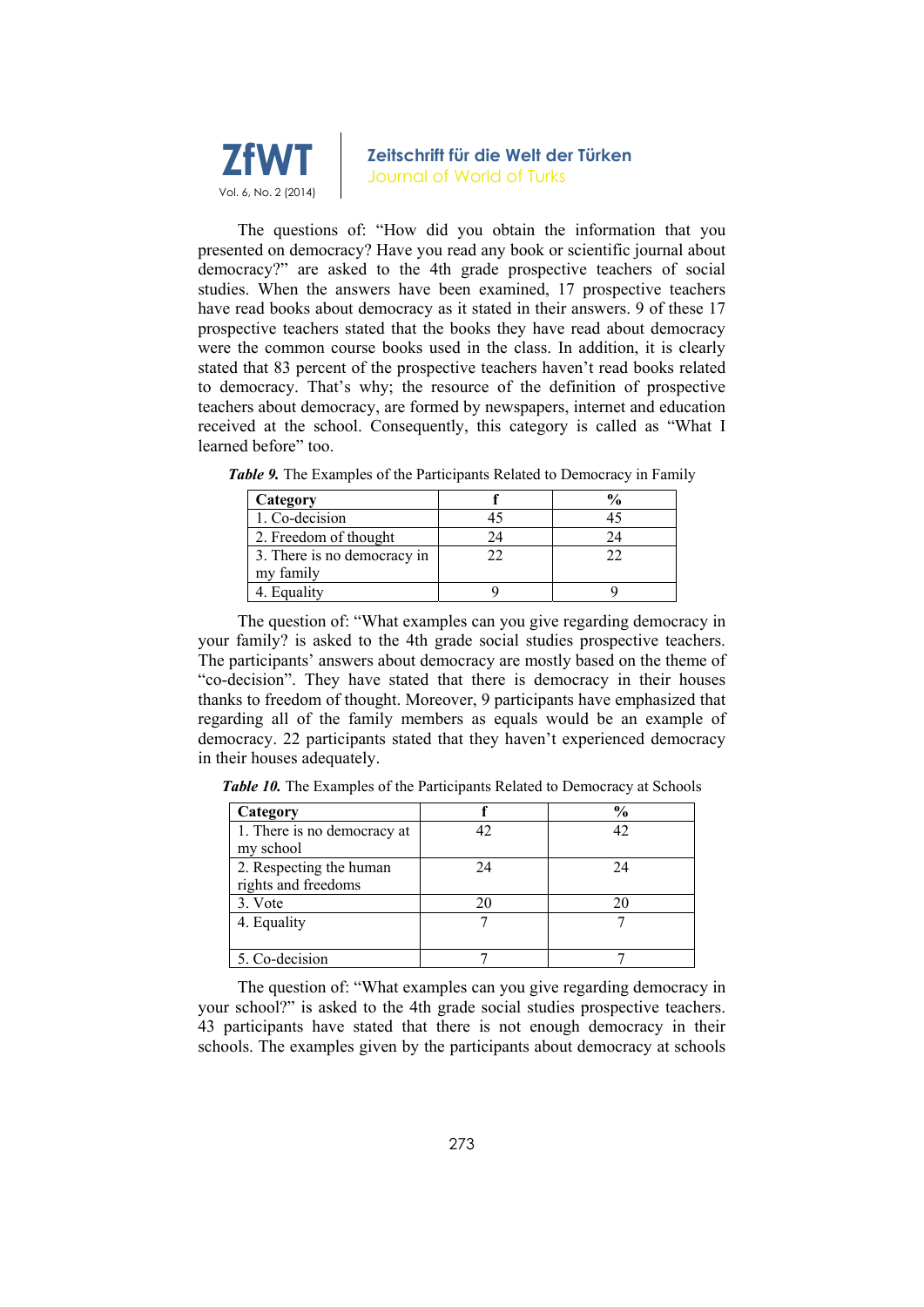are collected under the framework of respecting human rights, voting, equality and co-decision.

| Category                                                          |    | $\frac{1}{2}$ |
|-------------------------------------------------------------------|----|---------------|
| 1. Protection of human rights                                     |    |               |
| 2. Social order                                                   | 24 | 24            |
| 3. Principles of democracy are not<br>adequately adopted in life. |    |               |
| 4. Equality                                                       |    |               |
| 5. Self-government of the public                                  |    |               |

*Table 11.* The Ideas of the Participants Related to the Importance of Democracy

Finally, the questions of: "Is democracy important according to you? Can you explain it by providing the reasons?" are asked to the prospective teachers going on studying social studies at the 4th grade. Participants have assessed the importance of democracy from the perspectives of protecting human rights, maintaining the social order, equality and self-government of the public. Moreover, 15 prospective teachers said that democracy is important but there are problems with the practices of it.

### **3. DISCUSSION AND CONCLUSION**

Nowadays, social studies teachers are the first ones who will teach and introduce the importance of democracy to the children within the framework of citizenship consciousness. In this study, the knowledge that social studies prospective teachers have, resources of these knowledge, examples they have given about democracy both at school and in family and their regard on democracy are examined.

According to the results of the examination, the 1st and 4th grade social studies prospective teachers have used the same expressions for democracy and given similar examples. For example, both the 1st and 4th grade prospective teachers defined democracy with the notions of respecting human rights and freedoms, self-government of the public and equality. In the research, Kuş (2012), it has been found out that: when democracy is mentioned among students, they utter the notions of election, equality and freedom. In addition, Thianthai (2012) has found out that the democracy perception of students is mostly focused on election and voting, rights and freedoms and notions of equality and justice. In Tonga's (2013) research, it is showed that the act of giving elections as an example when democracy is mentioned among students; has got similar conclusions with the research.

On the other hand, it is confirmed that 90 percent of the participants haven't read any book or scientific journal about democracy. Even if these classes have been taught with the help of some books, participants couldn't even give these books as an example. In a research, conducted by Sağlam,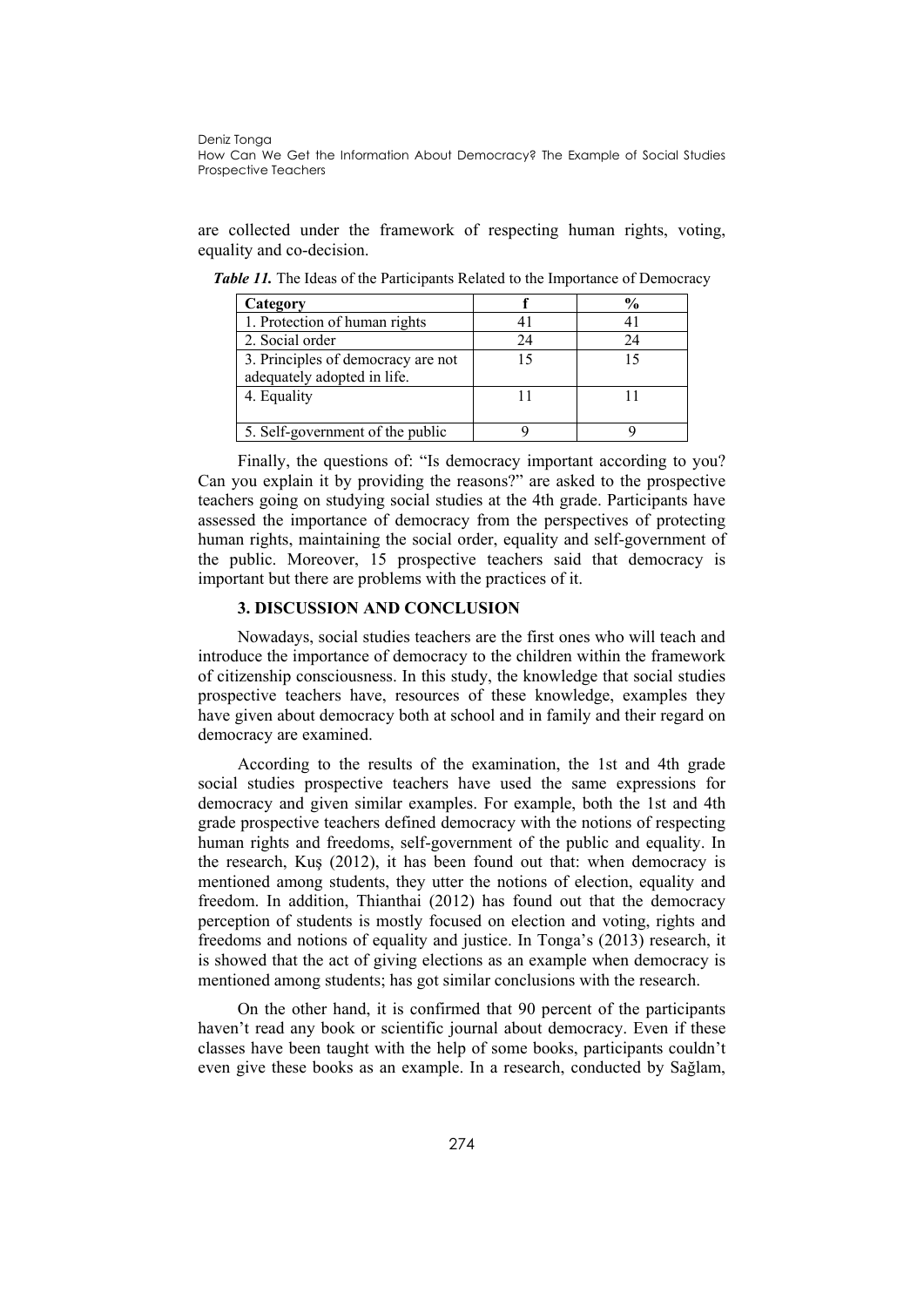

Suna and Çengelci (2008), prospective teachers have evaluated the activities, made in Education Faculty during the education process under the topic of getting students a reading habit, negatively. In addition, in the research conducted by Kuş and Türkyılmaz (2010), it has been found out that the social studies prospective teachers read so few books. It has been regarded as a major problem as well in the other researches, conducted in different universities in Turkey on reading habits, that the social studies prospective teachers couldn't have gained a reading habit (Demir, 2009).

Furthermore, the collecting of the answers of social studies prospective teachers under the title of "What I learned before" is drawing attention of people. The prospective teachers stated that they have defined democracy thanks to the education gained from their teachers or lecturers in the high school and at the university. The important point in this situation is: is the education given either by teachers or lecturers is enough for democracy's definition? As it has been stated in the research conducted by Sarı and Sadık (2011); in most of the schools of the prospective teachers, there were not any activities about democracy and in schools of the prospective teachers saying that there were activities about democracy; they were only conveying information about democracy. However, Pass (2007) emphasized that in order to support a democratic society, the activities made in schools are really important for students.

In both the 1st and the 4th grade participants' examples of democracy, it is possible to see that they have come to an agreement on the themes of "co-decision" and "freedom of thought". It is possible to deduce from this situation that families are important social institutions for children to participate in democracy and adopt it (Coley and Sum, 2012).

In terms of the democracy examples at schools (at the universities), almost half of the 4th grade participants have given the answer of there is no democracy in schools. Whereas 1st grade classes think that the examples of respecting human rights and freedoms and voting are democratic, the ones from the 4th grade, stating that there is democracy, associate respecting human rights and freedoms with democracy.

In the last question, prospective teachers, explained the importance of democracy in people's lives with the notions of protecting human rights and social order. Although they have stated the importance of democracy, a few of the participants, pointed out the problems about the practices of democracy.

The answers given by Social Studies prospective teachers, especially the ones received from the 4th grade prospective teachers were not as expected. It can be accepted that the prospective teachers of the 1st grade don't have adequate knowledge of democracy. However, social studies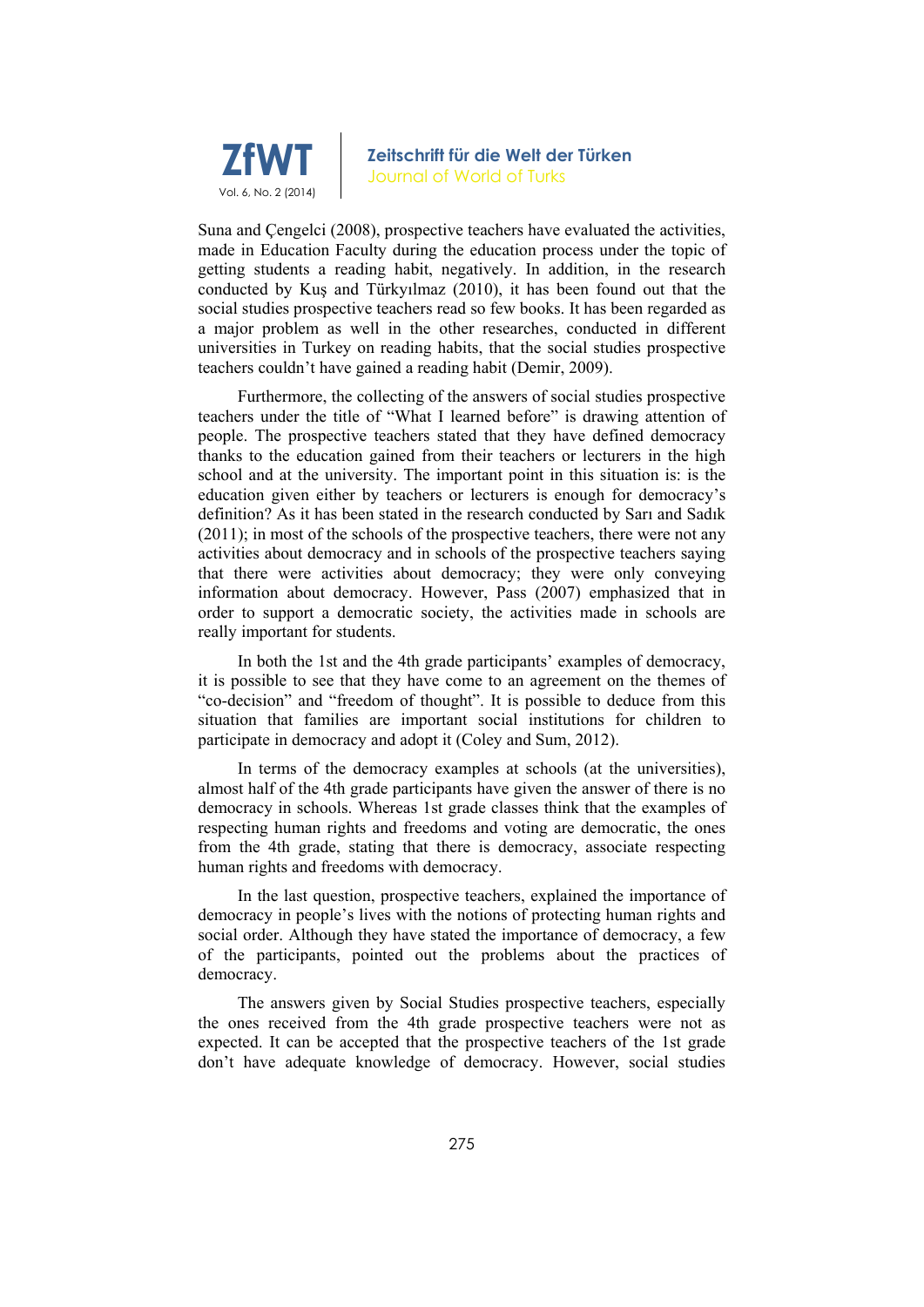prospective teachers, studying at 4th grade, take classes such as "Civics or Democracy and Human Rights", which are directly related to democracy, as well as classes including democracy indirectly. Although prospective teachers take so many classes, as mentioned above, they still don't have enough knowledge about democracy and this situation arouses questions about; whether those classes achieve their objective or not.

It is thought that this negative situation will constitute negation for the students as well in the future because the prospective teachers become teachers without interiorising democracy. Also, it has been seen that the education taught in the universities: are not enough, especially, in terms of reading books and scientific journals. The prospective teachers, who hasn't gained a reading habit and doesn't like reading, cannot possibly help the students to gain a reading habit. Turkish Republic which is on the way of becoming a democratic state needs social studies teachers in these issues in order to reach the intended level. It's thought that, with well-educated teachers, who have interiorised democracy, democracy will take place faster.

#### **REFERENCES**

- Barr, R. Barth & J. Shermis, S. (1978). *The Nature of the Social Studies*. California: ETC Publications.
- Boyte, H. C. & Fretz, E. (2010). Civic Professionalism. *Journal of Higher Education Outreach and Engagement, 14 (2)*, 67-90.
- Çiftçi, A. (2008). *Vatandaşlık Bilgisi*. Ankara: Gündüz Eğitim ve Yayıncılık.
- Davis, M. H. (2010). *Practicing Democracy in the NCLB Elementary Classroom*. California University, Unpublish Master thesis.
- Demir, T. (2009). İlköğretim II. Kademe Öğretmen Adaylarının Okuma Alışkanlıkları Üzerine Bir Araştırma (Gazi Üniversitesi Örneği). *Turkish Studies*. International Periodical For the Languages, Literature and History of Turkish or Turkic. 4(3), 717-745.
- Doğan, İ. (2007). *Vatandaşlık ve İnsan Hakları*. Ankara: PegemA Yayıncılık.
- Dönmez, C. (2003). Sosyal Bilimler ve Sosyal Bilgiler. Cemalettin Ş. (Editör). *Konu Alanı Ders Kitabı İnceleme Kılavuzu*. Ankara: Gündüz Eğitim ve Yayıncılık.
- Duman, T. Yavuz, N. & Karakaya, N. (2011). *İnsan Hakları ve Demokrasi (Vatandaşlık Bilgisi)*. Ankara: Data Yayınları.
- Ferguson Patrick, K. (2012). Developing an Inclusive Democratic Classroom "In Action" Through Cooperative Learning. Joint AARE/APERA International Conference, Sydney, 1-12.
- Garcia, J. Michaelis, J. (2001). *Social Studies For Children*. USA: Allyn and Bacon.
- Halstead, J. and M. Pike, M. A. (2006). *Citizenship and Moral Education*. New York: Routledge Taylor & Fransic Group.
- Held, D. (2006). *Models of Democracy*. Cambridge: Polity Press.